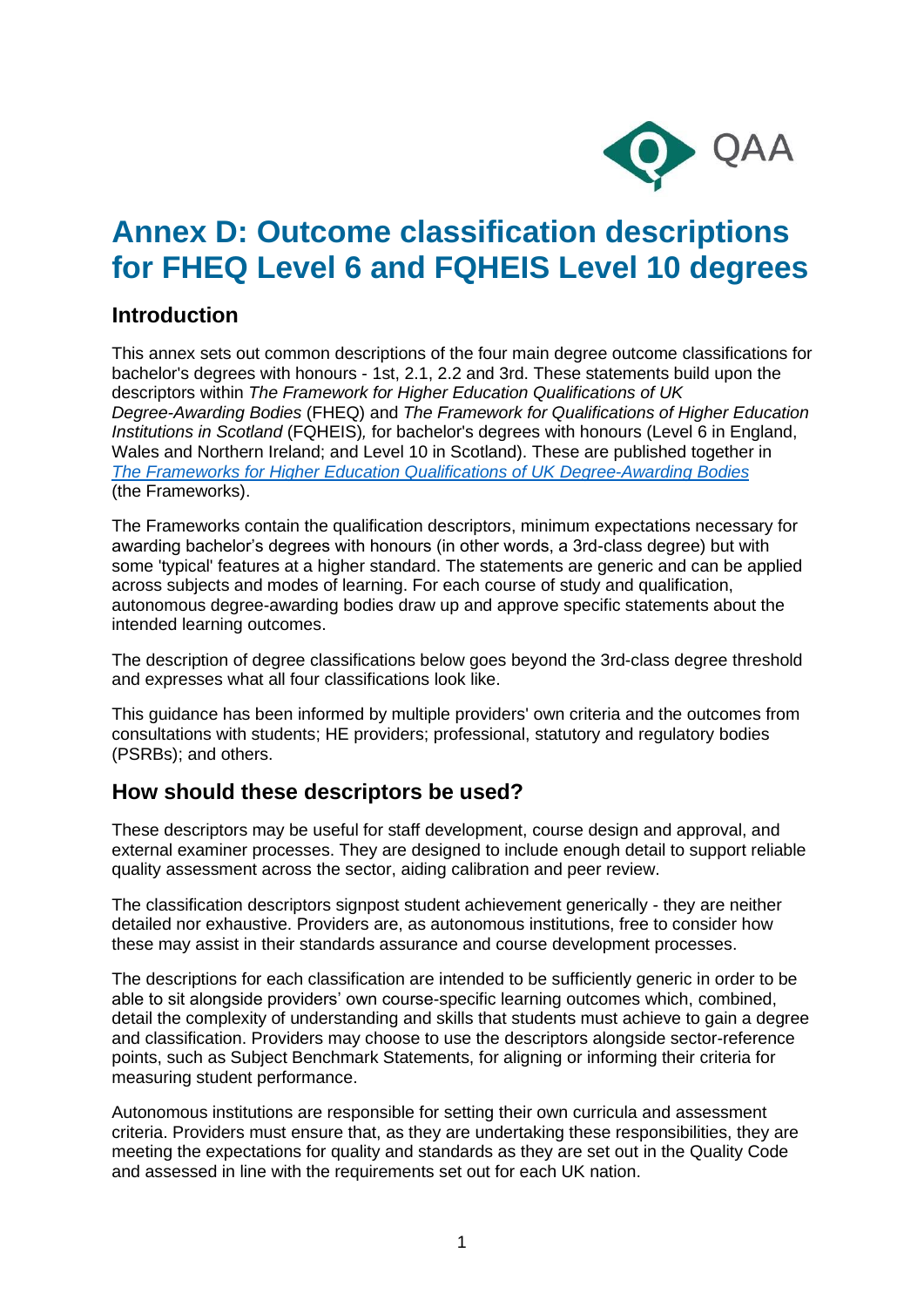The descriptors are intended to be applicable across the UK. However, the four nations have differing regulatory and quality architectures and the descriptors' usages within those architectures will vary. In Scotland, Northern Ireland and Wales, the descriptors do not form part of the regulatory or quality assurance systems and function as advice only. Providers regulated in England and registered with the Office for Students (OfS) must ensure that their courses meet the sector-recognised standards set out in the OfS's [regulatory framework for](https://www.officeforstudents.org.uk/advice-and-guidance/regulation/the-regulatory-framework-for-higher-education-in-england/)  [higher education in England.](https://www.officeforstudents.org.uk/advice-and-guidance/regulation/the-regulatory-framework-for-higher-education-in-england/)

### **An explanation of each classification**

Students are assessed against their curricula of study, which should allow them to achieve the required learning outcomes and to develop and demonstrate characteristics associated with the higher level of learning of a bachelor's degree with honours. At the most fundamental level, each classification means that students have achieved the characteristics of Level 6 in England, Wales and Northern Ireland, and Level 10 in Scotland of the respective frameworks. Typically, this will include:

- knowledge and understanding
- cognitive skills
- practical skills
- transferable skills
- professional competences, where relevant.

Certain professional courses may include specific professional competence requirements set by PSRBs. PSRBs may also specify the learning ability needed to undertake appropriate further training of a professional or equivalent nature. In some PSRB-approved courses, professional accreditation may be conferred on the student as part of successful completion; in others, students may need to apply separately to a PSRB following successful completion.

A student's classification is determined by their level of attainment within this basic structure and their own engagement with the curricula and learning opportunities on offer to enhance their ability to apply the skills, methods and techniques that they have learned to review, consolidate, extend and apply their knowledge and understanding, and to initiate and carry out projects. Students are assessed throughout their degree according to marking criteria set at either an institutional, faculty, or course level in line with these sector reference points. Upon awarding a degree, a graduate can be expected to have demonstrated and possess the skills and attributes attached to their respective classification, as described below.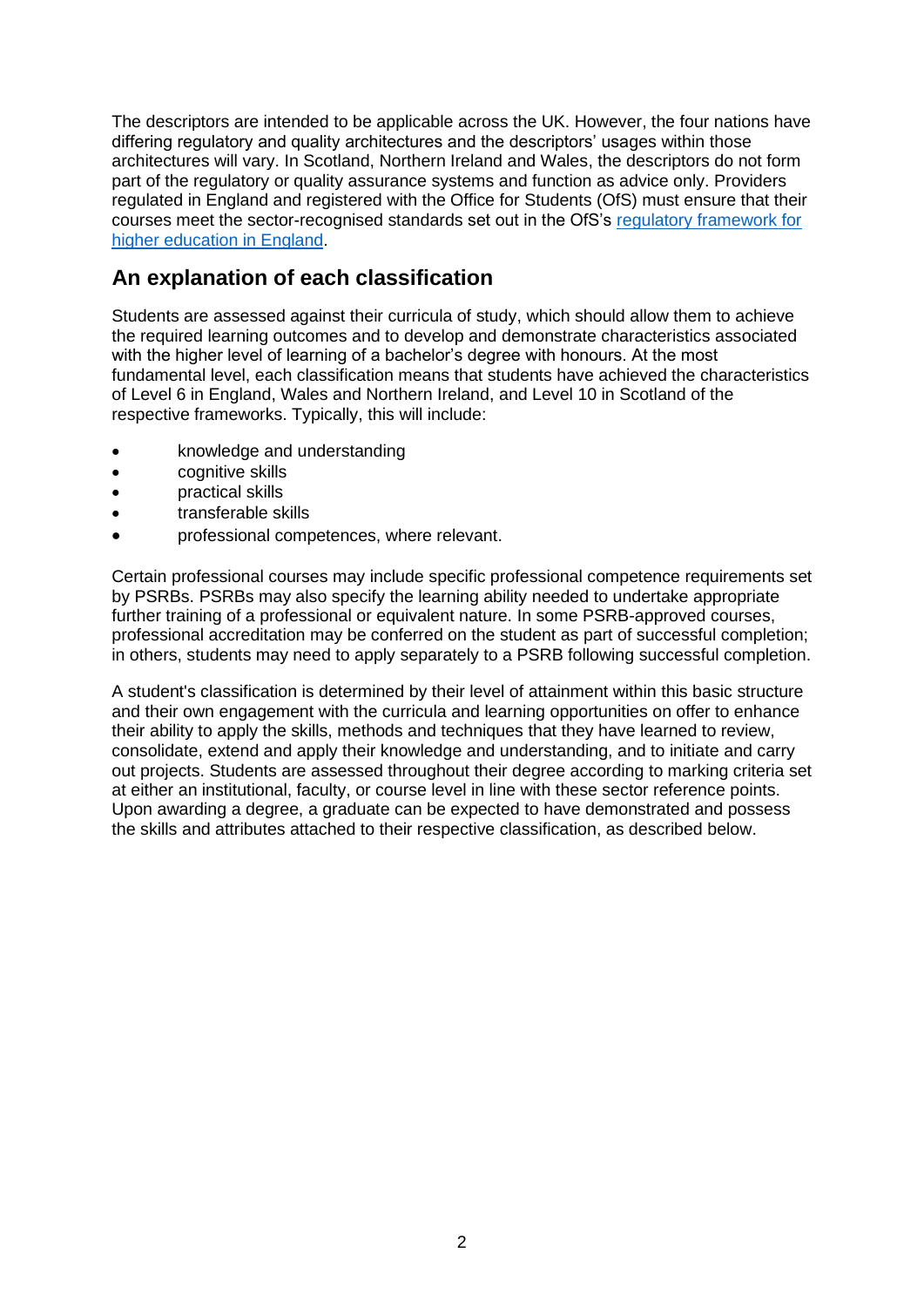| <b>Not successful</b>                                                                                                                            | <b>Third-class</b><br>honours                                                                            | Lower second-<br>class honours                                                                                     | <b>Upper second-</b><br>class honours                                                                                | <b>First-class</b><br>honours                                                                                                        |
|--------------------------------------------------------------------------------------------------------------------------------------------------|----------------------------------------------------------------------------------------------------------|--------------------------------------------------------------------------------------------------------------------|----------------------------------------------------------------------------------------------------------------------|--------------------------------------------------------------------------------------------------------------------------------------|
|                                                                                                                                                  | (3rd)                                                                                                    | (2.2)                                                                                                              | (2.1)                                                                                                                | (1st)                                                                                                                                |
| The student did<br>not achieve the<br>required course<br>learning<br>outcomes and:                                                               | The student<br>achieved all<br>their required<br>course learning<br>outcomes and:                        | The student<br>achieved all their<br>required course<br>learning<br>outcomes and:                                  | The student<br>achieved all<br>their required<br>course learning<br>outcomes and:                                    | The student<br>achieved all<br>their required<br>course learning<br>outcomes and:                                                    |
| did not<br>consistently<br>demonstrate<br>sufficient<br>knowledge and<br>understanding,<br>cognitive,<br>practical and<br>transferable<br>skills | demonstrated<br>knowledge and<br>understanding,<br>cognitive,<br>practical and<br>transferable<br>skills | demonstrated<br>strong<br>knowledge and<br>understanding,<br>cognitive,<br>practical and<br>transferable<br>skills | demonstrated<br>thorough<br>knowledge and<br>understanding,<br>cognitive,<br>practical and<br>transferable<br>skills | consistently<br>demonstrated<br>advanced<br>knowledge and<br>understanding,<br>cognitive,<br>practical and<br>transferable<br>skills |
| did not<br>consistently<br>demonstrate<br>adequate<br>initiative and<br>personal<br>responsibility                                               | demonstrated<br>initiative and<br>exercised<br>personal<br>responsibility                                | demonstrated<br>initiative and<br>personal<br>responsibility                                                       | demonstrated<br>good initiative<br>and personal<br>responsibility                                                    | consistently<br>demonstrated<br>exceptional<br>initiative and<br>personal<br>responsibility                                          |
| did not<br>consistently<br>demonstrate<br>ability to reflect<br>on their work                                                                    | demonstrated<br>some ability to<br>reflect on their<br>work                                              | demonstrated<br>an ability to<br>reflect on their<br>work                                                          | demonstrated<br>an ability to<br>reflect critically<br>on their work                                                 | consistently<br>demonstrated<br>ability to reflect<br>critically and<br>independently<br>on their work                               |
| did not<br>consistently<br>demonstrate<br>problem-solving<br><b>skills</b>                                                                       | demonstrated<br>problem-<br>solving skills                                                               | demonstrated<br>strong problem-<br>solving skills                                                                  | demonstrated<br>thorough<br>problem-solving<br>skills                                                                | consistently<br>demonstrated<br>exceptional<br>problem-solving<br>skills                                                             |

Two conventions typically used in awarding degrees where threshold FHEQ Level 6/FQHEIS Level 10 standards may not have been met are summarised below.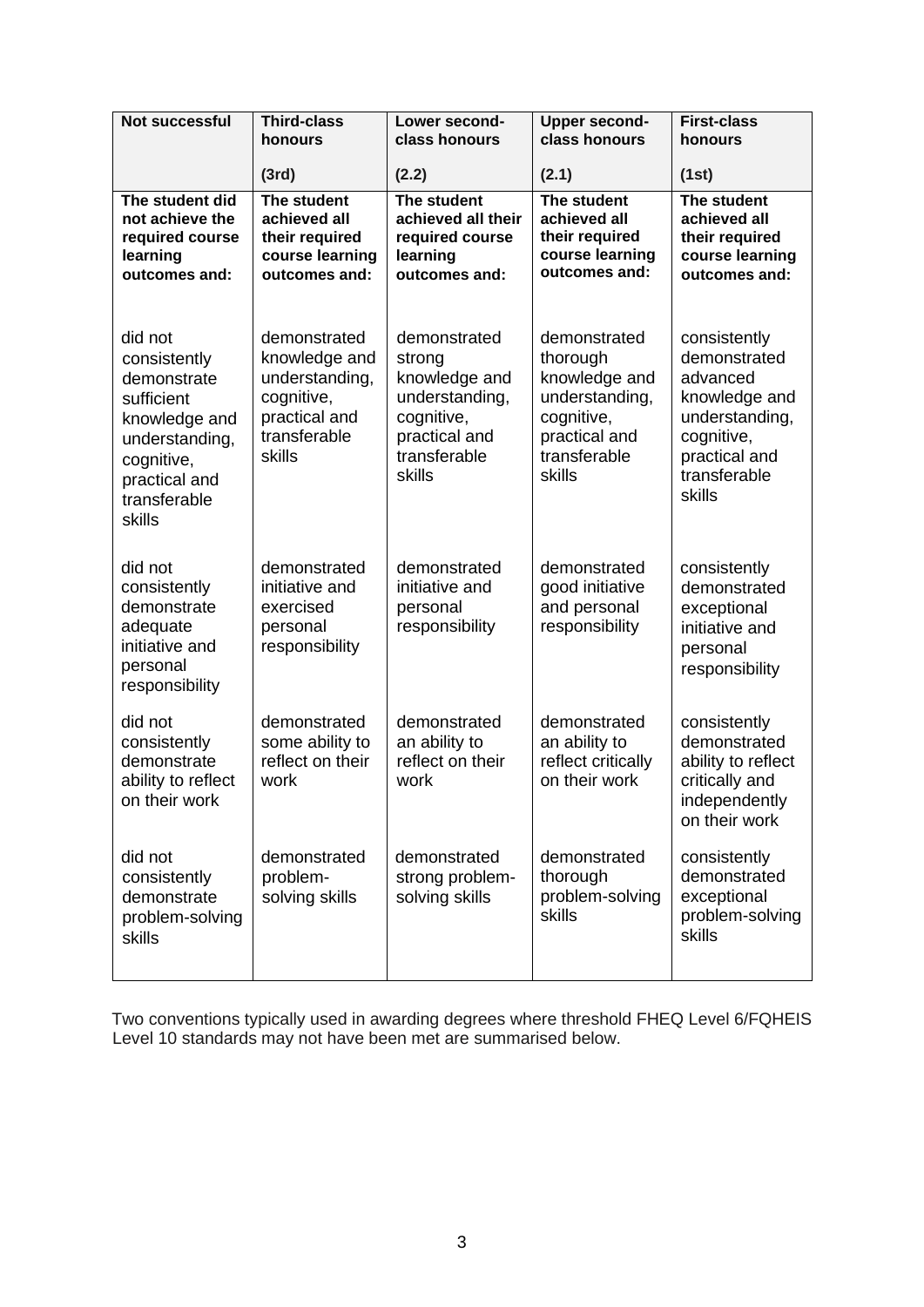#### **Ordinary degrees**

In England, Wales and Northern Ireland, full-time honours degrees usually take place over three years; in Scotland, they take place over four years. Whichever model is followed, providers may permit students to study slightly fewer credits and achieve an ordinary degree - an award which is still set at Level 6 FHEQ in England, Wales and Northern Ireland but is at Level 9 FQHEIS in Scotland.

Students completing an ordinary degree are awarded a pass/merit/distinction or a fail - they are not classified in the same way as honours degrees. Ordinary degrees are structured in a number of ways with typical models including a general degree where the emphasis is on breadth rather than depth of study, or a designated degree where the main subject of study will be identified in the award title and/or student transcript.

Ordinary degrees are also sometimes awarded to students who take the full honours degree but do not succeed in all assessments.

#### **Pass degrees**

In England and Wales, students who study the full honours degree but do not achieve all the required credits, may be awarded a pass degree. Pass degrees are not classified.

#### **Detailed descriptors**

The following tables present a detailed articulation of how the broad graduate attributes acquired by students during their course might apply across different skills areas, competences and attributes.

Courses necessarily vary in what and how they assess, according to subject requirements. The different characteristics may not necessarily be assessed equally - providers are free to design courses with assessment weighted towards particular skills as they deem appropriate for meeting the required learning outcomes.

The criteria below present a holistic overview of the level a graduate would be expected to have reached during their degree. Not all descriptors will apply to all courses to the same extent: for example, numeracy and digital skills may not be as applicable to some arts courses as creativity skills, while the reverse might be true of some STEM subjects. If some criteria are not applicable to a given course, they may not need to be referenced.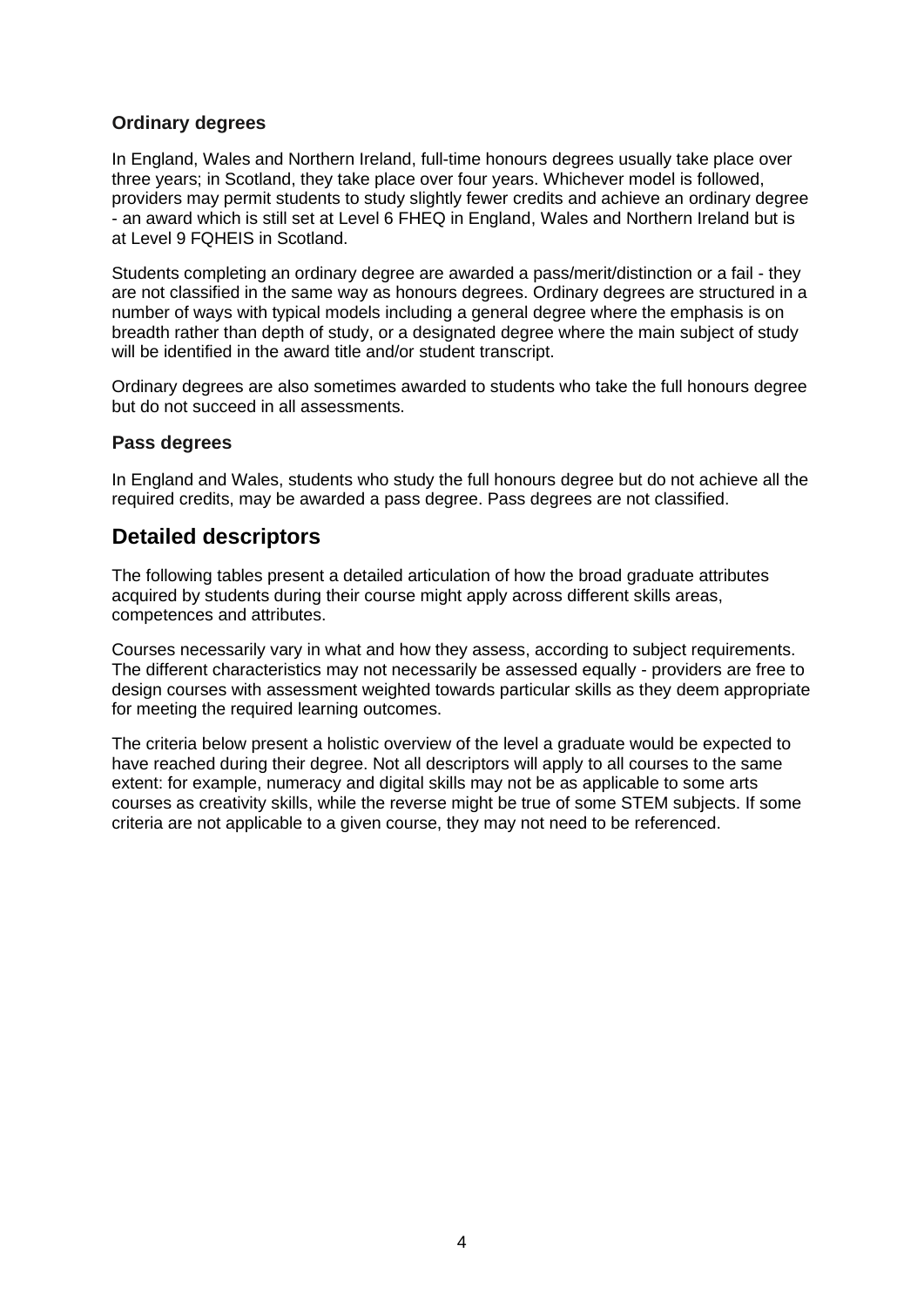## **Knowledge and understanding**

A systematic extensive and comparative understanding of key aspects of the field of study, including coherent and detailed knowledge of the subject and critical understanding of theories and concepts, at least some of which is at, or informed by, the forefront of defined aspects of a discipline.

| <b>Not successful</b>                                                                                                                                                                  | 3rd (pass or threshold)                                                                                                                                                                           | 2.2                                                                                                                                                                                                       | 2.1                                                                                                                                                                                                                                                           | 1st                                                                                                                                                                                                                                                    |
|----------------------------------------------------------------------------------------------------------------------------------------------------------------------------------------|---------------------------------------------------------------------------------------------------------------------------------------------------------------------------------------------------|-----------------------------------------------------------------------------------------------------------------------------------------------------------------------------------------------------------|---------------------------------------------------------------------------------------------------------------------------------------------------------------------------------------------------------------------------------------------------------------|--------------------------------------------------------------------------------------------------------------------------------------------------------------------------------------------------------------------------------------------------------|
| The student's knowledge and<br>understanding of the subject<br>is inadequate, without the<br>required breadth or depth,<br>with deficiencies in key areas.                             | The student has<br>demonstrated a depth of<br>knowledge and understanding<br>in key aspects of their field of<br>study, sufficient to deal with<br>terminology, facts and<br>concepts.            | The student has<br>demonstrated a sound<br>breadth and depth of subject<br>knowledge and<br>understanding, if sometimes<br>balanced towards the<br>descriptive rather than the<br>critical or analytical. | The student has<br>demonstrated sophisticated<br>breadth and depth of<br>knowledge and<br>understanding, showing a<br>clear, critical insight.                                                                                                                | The student has shown<br>exceptional knowledge and<br>understanding, significantly<br>beyond the threshold<br>expectation of a graduate at<br>this level and beyond what<br>has been taught.                                                           |
| The student has<br>demonstrated inadequate<br>understanding of<br>subject-specific theories,<br>paradigms, concepts and<br>principles, including their<br>limitations and ambiguities. | The student has<br>demonstrated an<br>understanding of subject-<br>specific theories, paradigms,<br>concepts and principles.                                                                      | The student has consistently<br>demonstrated an<br>understanding of<br>subject-specific theories,<br>paradigms, concepts and<br>principles as well as more<br>specialised areas.                          | The student has<br>demonstrated a thorough<br>understanding of<br>subject-specific theories,<br>paradigms, concepts and<br>principles, and a sound<br>understanding of more<br>specialised areas.                                                             | The student has<br>demonstrated an exceptional<br>understanding of<br>subject-specific theories,<br>paradigms, concepts and<br>principles, and in-depth<br>knowledge, if not mastery of a<br>range of specialised areas.                               |
| The student has not produced<br>sufficient evidence of<br>background investigation,<br>analysis, research, enquiry<br>and/or study.                                                    | The student has conducted<br>general background<br>investigation, analysis,<br>research, enquiry and/or study<br>using established techniques,<br>with the ability to extract<br>relevant points. | The student has conducted<br>background investigation,<br>analysis, research, enquiry<br>and/or study using established<br>techniques accurately, and<br>can critically appraise<br>academic sources.     | The student has conducted<br>thorough background<br>investigation, analysis,<br>research, enquiry and/or study<br>using established techniques<br>accurately, and possesses a<br>well-developed ability to<br>critically appraise a wide<br>range of sources. | The student has conducted<br>independent, extensive and<br>appropriate investigation,<br>analysis, research, enquiry<br>and/or study well beyond the<br>usual range, together with<br>critical evaluation, to advance<br>work and/or direct arguments. |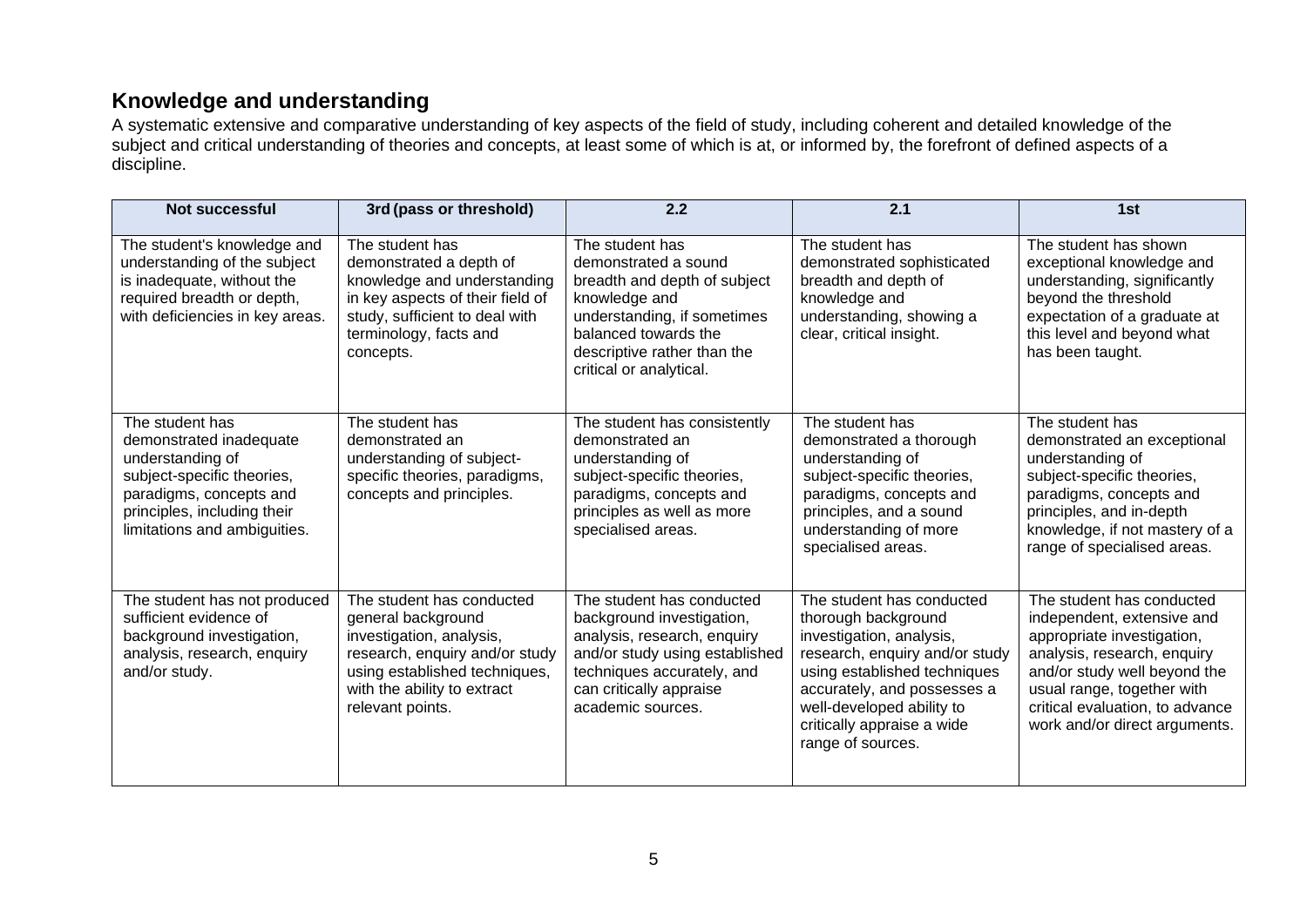# **Cognitive skills**

A conceptual understanding of a level that is necessary to devise and sustain arguments, and/or to solve problems and comment on research and scholarship in the discipline, with an appreciation of the uncertainty, ambiguity and limits of knowledge.

| <b>Not successful</b>                                                                                                                                                                              | 3rd (pass or threshold)                                                                                                                                                                          | 2.2                                                                                                                                                                                                                                                     | 2.1                                                                                                                                                                                                                                                                                                                                     | 1st                                                                                                                                                                                                                                                                                                                                                                                    |
|----------------------------------------------------------------------------------------------------------------------------------------------------------------------------------------------------|--------------------------------------------------------------------------------------------------------------------------------------------------------------------------------------------------|---------------------------------------------------------------------------------------------------------------------------------------------------------------------------------------------------------------------------------------------------------|-----------------------------------------------------------------------------------------------------------------------------------------------------------------------------------------------------------------------------------------------------------------------------------------------------------------------------------------|----------------------------------------------------------------------------------------------------------------------------------------------------------------------------------------------------------------------------------------------------------------------------------------------------------------------------------------------------------------------------------------|
| The student has displayed an<br>over-reliance on set sources.<br>They have not demonstrated<br>an adequate ability to select<br>and evaluate reading and<br>research.                              | The student has<br>demonstrated the ability to<br>select, evaluate and comment<br>on reading, research and<br>primary sources.                                                                   | The student has selected,<br>evaluated and commented on<br>reading, research and primary<br>sources, sometimes beyond<br>the set range.                                                                                                                 | The student has thoroughly<br>selected, critically evaluated<br>and commented on reading,<br>research and primary sources,<br>usually beyond the set range.                                                                                                                                                                             | The student has<br>demonstrated an exceptional<br>ability to select, consider,<br>evaluate, comment on and<br>synthesise a broad range of<br>research, primary sources,<br>views and information and<br>integrate references.                                                                                                                                                          |
| The student's arguments and<br>explanations are weak and/or<br>poorly constructed, and they<br>are not able to critically<br>evaluate the arguments of<br>others or consider alternative<br>views. | The student has shown the<br>ability to devise and sustain<br>an argument, with some<br>consideration of alternative<br>views, and can explain often<br>complex matters and ideas.               | The student has argued<br>logically, with supporting<br>evidence, and has<br>demonstrated the ability to<br>consider and evaluate a range<br>of views and information.<br>They have clearly and<br>consistently explained<br>complex matters and ideas. | The student has<br>demonstrated the ability to<br>make coherent, substantiated<br>arguments, as well as the<br>ability to consider, critically<br>evaluate and synthesise a<br>range of views and<br>information. They have<br>demonstrated a thorough,<br>perceptive and thoughtful<br>interpretation of complex<br>matters and ideas. | The student has made<br>consistent, logical, coherently<br>developed, and substantiated<br>arguments, and demonstrated<br>the ability to systematically<br>consider, critically evaluate<br>and synthesise a wide range<br>of views and information.<br>They have demonstrated<br>sophisticated perception,<br>critical insight and<br>interpretation of complex<br>matters and ideas. |
| The student has shown a<br>limited ability to solve<br>problems and/or make<br>decisions.                                                                                                          | The student has<br>demonstrated an ability to<br>solve problems, applying a<br>range of methods to do so,<br>and the ability to make<br>decisions in complex and<br>unpredictable circumstances. | The student has consistently<br>solved complex problems,<br>selecting and applying a<br>range of appropriate methods,<br>and can make decisions in<br>complex and unpredictable<br>circumstances.                                                       | The student has<br>demonstrated thorough<br>problem-solving skills,<br>selecting and justifying their<br>use of a wide-range of<br>methods, and can make<br>decisions in complex and<br>unpredictable circumstances<br>with a degree of autonomy.                                                                                       | The student has<br>demonstrated a wide range of<br>extremely well-developed<br>problem-solving skills, as well<br>as a strong aptitude for<br>decision-making with a high<br>degree of autonomy, in the<br>most complex and<br>unpredictable circumstances.                                                                                                                            |
| The student has shown little<br>or no real creativity.                                                                                                                                             | The student has produced<br>some creative work.                                                                                                                                                  | The student has consistently<br>demonstrated creativity.                                                                                                                                                                                                | The student has shown a high<br>level of creativity and<br>originality throughout their<br>work.                                                                                                                                                                                                                                        | The student has<br>demonstrated exceptional<br>creative flair and originality.                                                                                                                                                                                                                                                                                                         |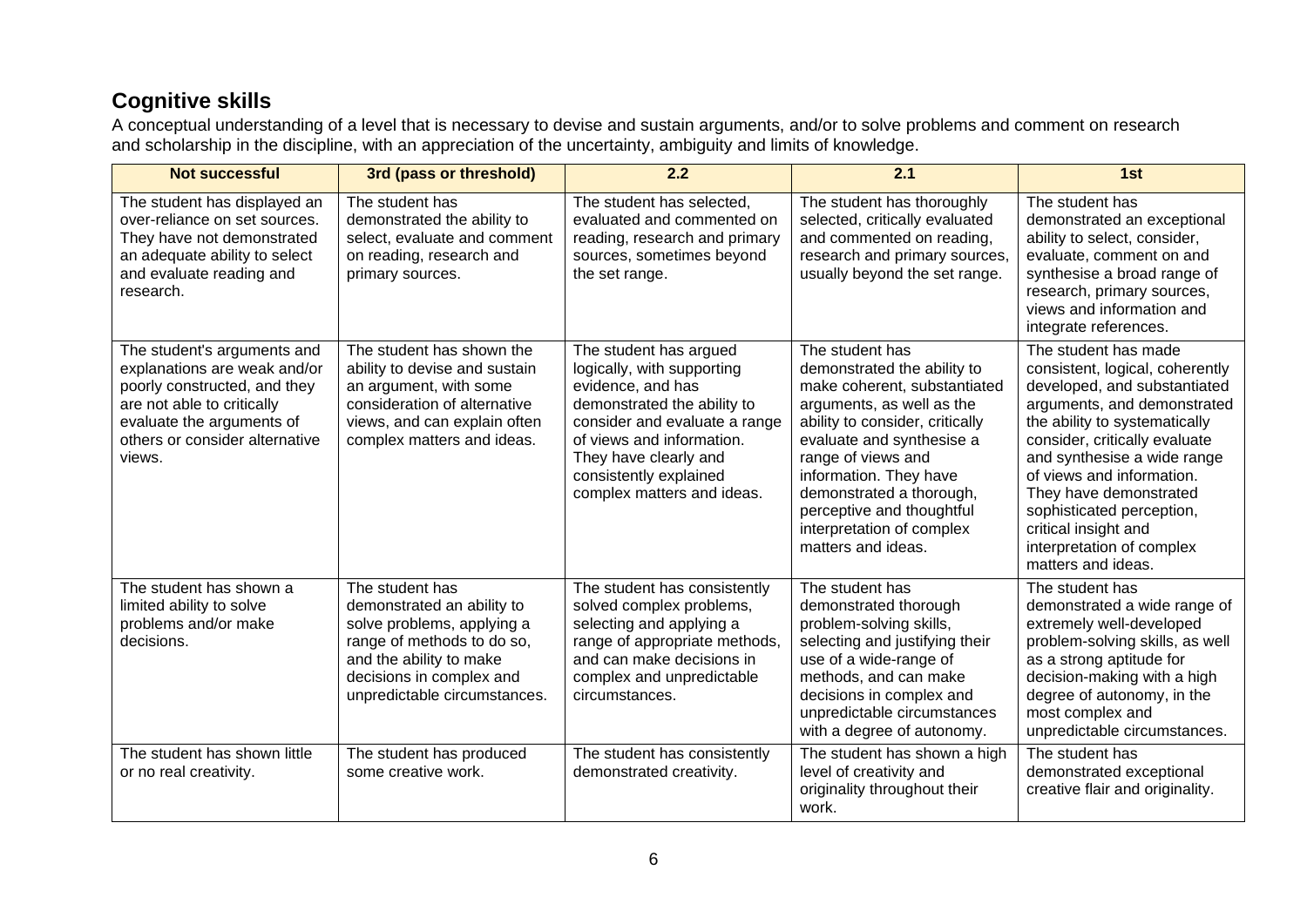## **Practical skills**

An ability to manage one's individual learning and to deploy accurately established techniques of analysis and enquiry within a discipline or as necessary for the discipline.

| <b>Not successful</b>                                                                                                                                                                  | 3rd (pass or threshold)                                                                                                                          | 2.2                                                                                                                                                                                                           | 2.1                                                                                                                                                                                                                                        | 1st                                                                                                                                                                                                                                             |
|----------------------------------------------------------------------------------------------------------------------------------------------------------------------------------------|--------------------------------------------------------------------------------------------------------------------------------------------------|---------------------------------------------------------------------------------------------------------------------------------------------------------------------------------------------------------------|--------------------------------------------------------------------------------------------------------------------------------------------------------------------------------------------------------------------------------------------|-------------------------------------------------------------------------------------------------------------------------------------------------------------------------------------------------------------------------------------------------|
| The student has not<br>demonstrated sufficient<br>evidence of discipline-specific<br>skills development or<br>application.                                                             | The student has<br>demonstrated evidence of<br>developing and applying<br>discipline-specific specialist<br>skills.                              | The student has consistently<br>demonstrated the<br>development and informed<br>application of<br>discipline-specific specialist<br>skills.                                                                   | The student has<br>demonstrated a capable and<br>effective application of<br>discipline-specific specialist<br>skills.                                                                                                                     | The student has<br>demonstrated an<br>accomplished and innovative<br>application of<br>discipline-specific specialist<br>skills.                                                                                                                |
| The student has attempted<br>practical tasks/processes but<br>followed a limited, procedural<br>or mechanistic formula, and<br>they contain errors, with little<br>or no independence. | The student has completed<br>practical tasks and/or<br>processes accurately and<br>with a degree of<br>independence.                             | The student has consistently<br>completed practical<br>tasks/processes mainly<br>independently in an accurate,<br>well-coordinated and<br>proficient way.                                                     | The student has performed<br>practical tasks and/or<br>processes autonomously,<br>with accuracy and<br>coordination.                                                                                                                       | The student has<br>autonomously completed<br>practical tasks and/or<br>processes with a high degree<br>of accuracy, coordination and<br>proficiency.                                                                                            |
| The student has<br>demonstrated a lack of<br>technical, creative and/or<br>artistic skills in most, or key,<br>areas.                                                                  | The student has<br>demonstrated technical,<br>creative and/or artistic skills.                                                                   | The student has consistently<br>demonstrated well-developed<br>technical, creative and/or<br>artistic skills.                                                                                                 | The student has a thorough<br>command of highly-developed<br>relevant technical, creative<br>and/or artistic skills.                                                                                                                       | The student has a full range<br>of exceptional technical,<br>creative and/or artistic skills.                                                                                                                                                   |
| The student has not<br>presented their research<br>findings clearly or effectively,<br>and their gathering,<br>processing and interpretation<br>of data is unsatisfactory.             | The student has presented<br>their research findings, in<br>several formats, and has<br>gathered, processed and<br>interpreted data effectively. | The student has consistently<br>presented their research<br>findings effectively and<br>appropriately in many<br>formats, and has gathered,<br>processed and interpreted<br>data efficiently and effectively. | The student has presented<br>thorough research findings<br>perceptively and appropriately<br>in a wide range of formats,<br>and has gathered, processed<br>and interpreted a wide range<br>of complex data efficiently<br>and effectively. | The student has presented<br>research findings<br>perceptively, convincingly and<br>appropriately in a wide range<br>of formats, and has gathered,<br>processed and interpreted a<br>wide range of complex data<br>efficiently and effectively. |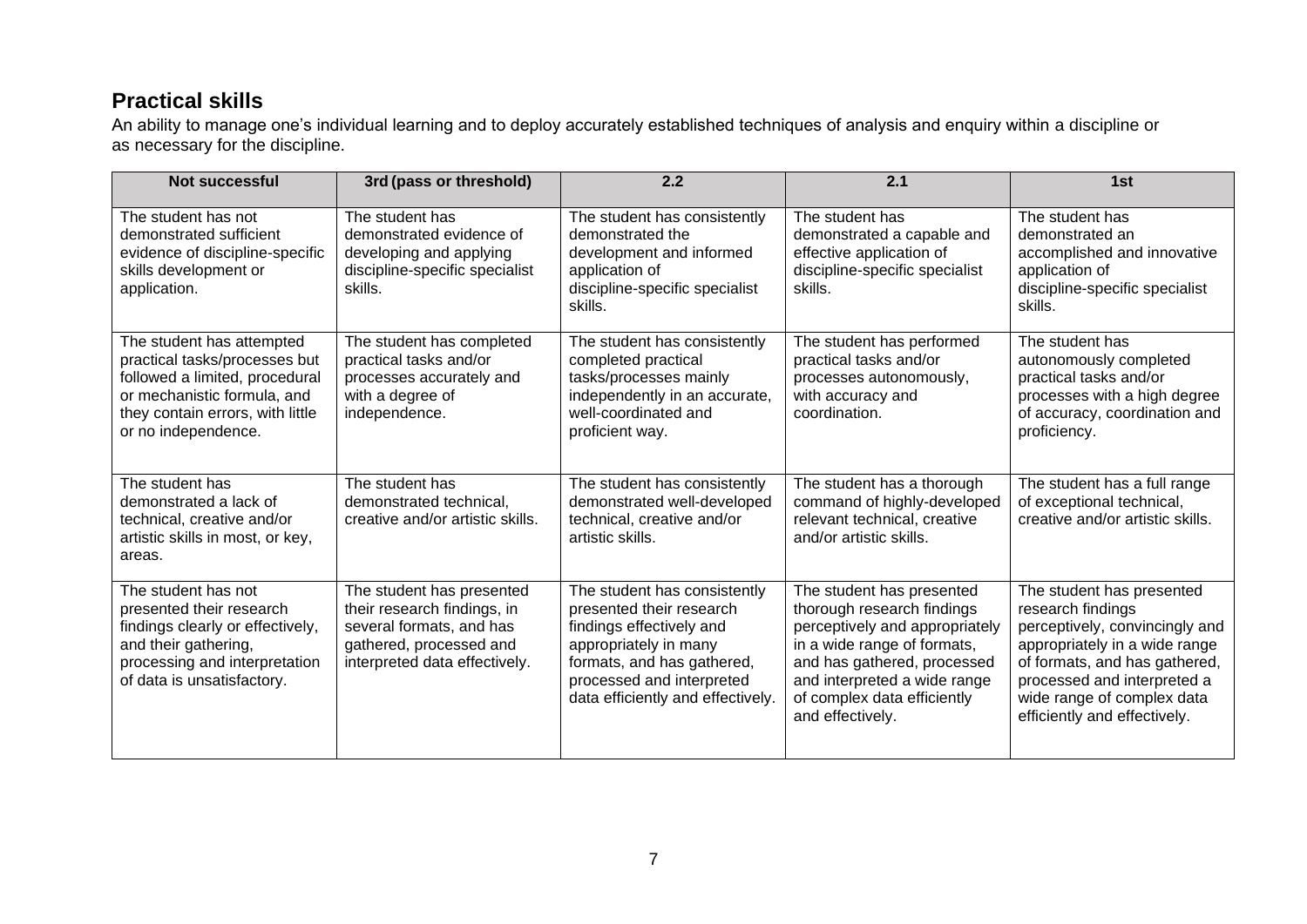# **Transferable skills**

Personal and enabling skills appropriate to the discipline, including the ability to communicate information, ideas, problems and solutions to both specialist and non-specialist audiences, the exercise of initiative and personal responsibility, and decision-making in complex and unpredictable contexts.

| <b>Not successful</b>                                                                                                                                                                                                                                                                                                                    | 3rd (pass or threshold)                                                                                                                                                                                                                 | 2.2                                                                                                                                                                                                                                                                                                                                    | 2.1                                                                                                                                                                                                                                                                                                                               | 1st                                                                                                                                                                                                                                                                                          |
|------------------------------------------------------------------------------------------------------------------------------------------------------------------------------------------------------------------------------------------------------------------------------------------------------------------------------------------|-----------------------------------------------------------------------------------------------------------------------------------------------------------------------------------------------------------------------------------------|----------------------------------------------------------------------------------------------------------------------------------------------------------------------------------------------------------------------------------------------------------------------------------------------------------------------------------------|-----------------------------------------------------------------------------------------------------------------------------------------------------------------------------------------------------------------------------------------------------------------------------------------------------------------------------------|----------------------------------------------------------------------------------------------------------------------------------------------------------------------------------------------------------------------------------------------------------------------------------------------|
| The student is not able to<br>sufficiently express ideas and<br>convey clear meaning<br>verbally, electronically and/or<br>in writing, uses inaccurate<br>terminology, with many errors<br>in spelling, vocabulary and<br>syntax. They have been<br>unable to demonstrate<br>consistently basic numeracy<br>and digital literacy skills. | The student can<br>communicate information,<br>ideas, problems and solutions<br>verbally, electronically and in<br>writing, with clear expression<br>and style. They have also<br>demonstrated numeracy and<br>digital literacy skills. | The student can consistently<br>and confidently communicate<br>information, ideas, problems<br>and solutions verbally,<br>electronically and in writing.<br>They show a clear, coherent,<br>expressive style, with a range<br>of vocabulary. They have<br>consistently demonstrated<br>strong numeracy and digital<br>literacy skills. | The student can<br>communicate information,<br>ideas, problems and solutions<br>with a high-degree of<br>proficiency verbally,<br>electronically and in writing.<br>They have a clear, fluent and<br>expressive style with<br>appropriate vocabulary. They<br>have a high standard of<br>numeracy and digital literacy<br>skills. | The student can<br>communicate information,<br>ideas, problems and solutions<br>to an accomplished level<br>verbally, electronically and in<br>writing. They have shown an<br>accurate, fluent, sophisticated<br>style. They possess<br>exceptional numeracy and<br>digital literacy skills. |
| The student has made<br>infrequent contributions to<br>group discussions and/or<br>project work.                                                                                                                                                                                                                                         | The student has<br>demonstrated a capability of<br>making useful contributions to<br>group discussions and/or<br>project work.                                                                                                          | The student has consistently<br>demonstrated the capability to<br>make coherent and<br>constructive contributions to<br>group discussions and/or<br>project work.                                                                                                                                                                      | The student has<br>demonstrated the capability to<br>make strong, valuable<br>contributions to group<br>discussions and/or project<br>work, with an understanding<br>of team and leadership roles.                                                                                                                                | The student has<br>demonstrated the capability to<br>make clear, authoritative and<br>valuable contributions to<br>group discussions and/or<br>project work, with exceptional<br>teamwork and leadership<br>skills.                                                                          |
| The student has<br>demonstrated little or no<br>ability to manage their<br>learning and/or work without<br>supervision.                                                                                                                                                                                                                  | The student has shown an<br>ability to manage their<br>learning and work with<br>minimal or no supervision.                                                                                                                             | The student has consistently<br>shown an ability to<br>systematically manage their<br>learning and work without<br>supervision.                                                                                                                                                                                                        | The student has shown a<br>strong ability to systematically<br>manage their learning and<br>work without supervision.                                                                                                                                                                                                             | The student has shown an<br>exceptional ability to manage<br>their learning on their own<br>initiative, and work without<br>supervision.                                                                                                                                                     |
| The student has not<br>demonstrated adequate<br>initiative or personal<br>responsibility.                                                                                                                                                                                                                                                | The student has<br>demonstrated initiative and/or<br>personal responsibility.                                                                                                                                                           | The student has consistently<br>demonstrated initiative and/or<br>personal responsibility.                                                                                                                                                                                                                                             | The student has consistently<br>demonstrated well-developed<br>initiative and/or personal<br>responsibility.                                                                                                                                                                                                                      | The student has<br>demonstrated exceptional<br>initiative and/or personal<br>responsibility.                                                                                                                                                                                                 |
| The student has shown little<br>or no ability to reflect on their<br>work.                                                                                                                                                                                                                                                               | The student has<br>demonstrated the ability to<br>reflect on their work.                                                                                                                                                                | The student has consistently<br>demonstrated a<br>well-developed ability to<br>reflect on their work.                                                                                                                                                                                                                                  | The student has<br>demonstrated the ability to<br>reflect critically on their work.                                                                                                                                                                                                                                               | The student has<br>demonstrated an exceptional<br>ability to reflect critically and<br>independently on their work.                                                                                                                                                                          |